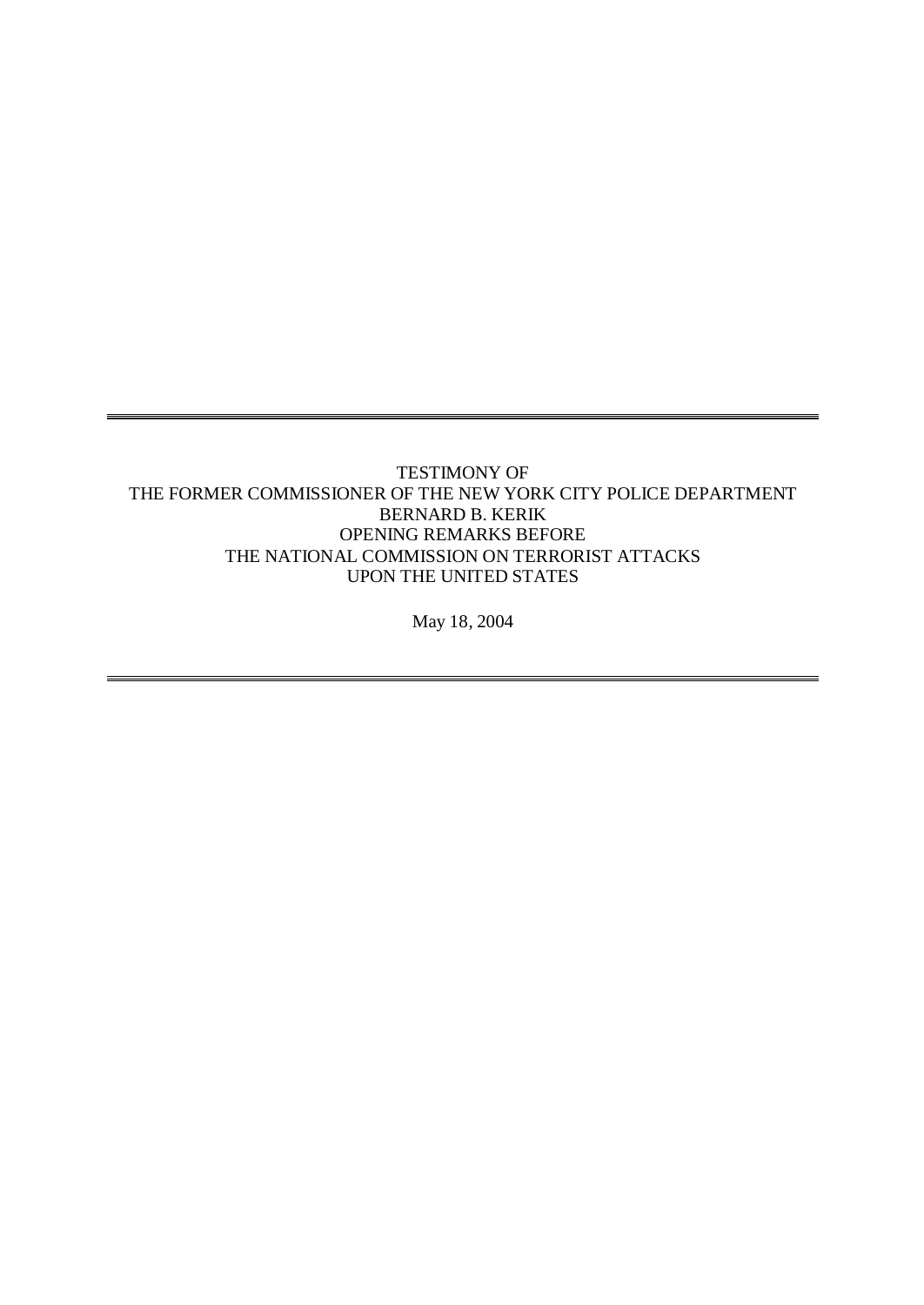## FORMER COMMISSIONER OF THE NEW YORK CITY POLICE DEPARTMENT BERNARD B. KERIK OPENING REMARKS BEFORE THE NATIONAL COMMISSION ON TERRORIST ATTACKS UPON THE UNITED STATES

The New School New York City

May 18, 2004

Mr. Chairman and Members of the Commission:

I would like to thank the Commission for giving me the opportunity to be here this morning. I strongly believe that in order to adequately defend our nation, we need to learn from the events of September  $11<sup>th</sup>$  and we need to understand why and how it happened. More importantly, we need to use what we learn to combat the terrorist threat that still exists against the United States.

We can all agree that September 11th was one of the darkest days in our country's history. For the men and women in the New York City Police Department (NYPD), it was a day marked by horror at what was occurring – sorrow for what we lost – and great pride for how we served and what we accomplished. We witnessed fearless dedication and unshakable courage in the face of death by the members of the NYPD and a response unparalleled and unprecedented by any local, state or federal law enforcement agency in this country. Members of my executive team like John Picciano and Joe Dunne, field commanders like Chief Joseph Esposito, Bill Morange, and Tom Purtell, and Deputy Commissioner Maureen Casey and so many others,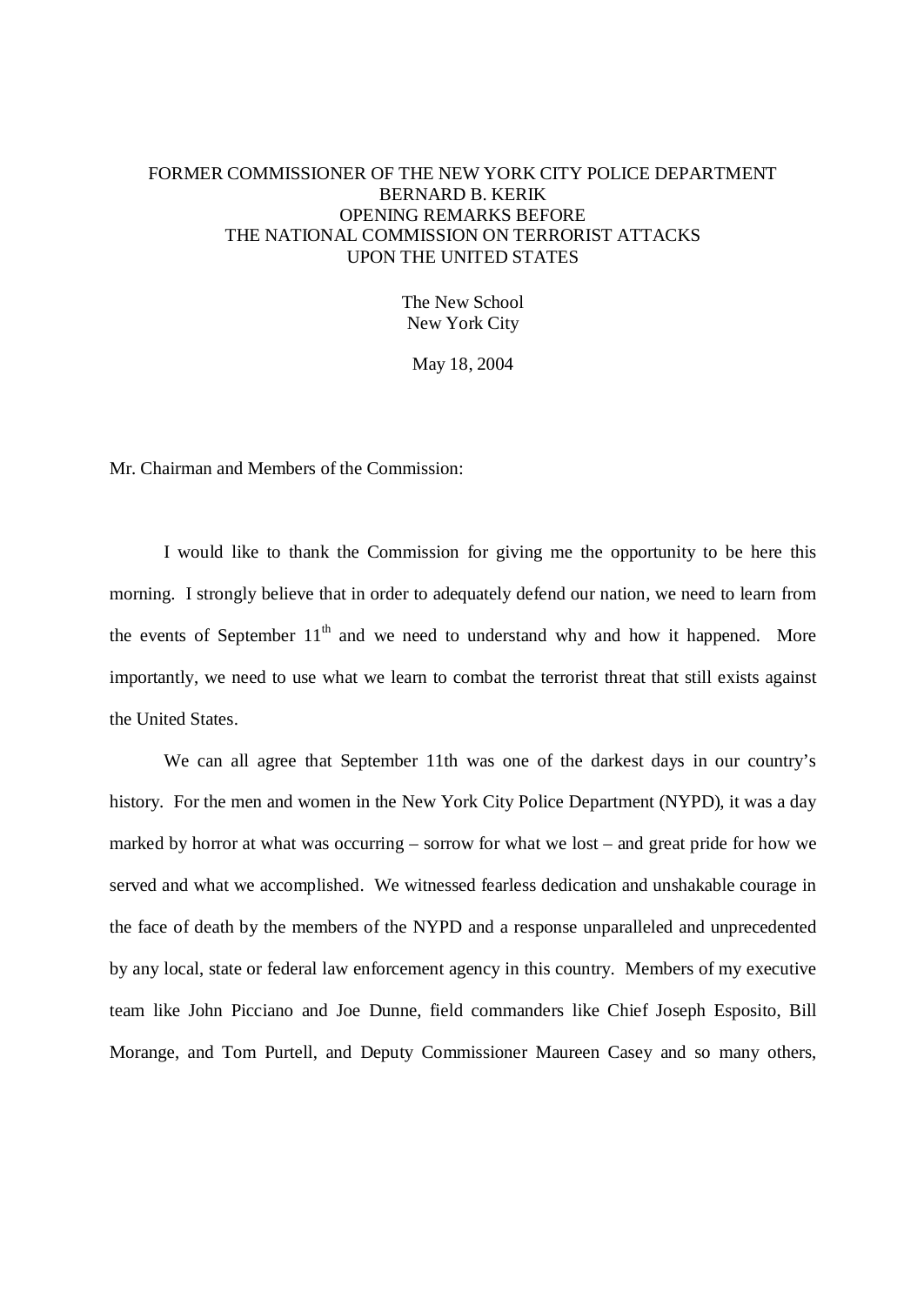together with all of the men and women of the NYPD, gave their all on September  $11<sup>th</sup>$ . And some gave their very lives.

Police Officers like Detective Joseph Vigiano, who before September  $11<sup>th</sup>$  had been involved in two separate gun battles and was shot a total of seven times, responded to the towers knowing the perils ahead. He lost his life, as did his brother, John, of the New York City Fire Department. There was Sgt. John Coughlin, who once responded to my home when my sixmonth-old daughter was choking, he died as well. Others that died included Sgt. Mike Curtain, Police Officer Moira Smith, as well as Rodney Gillis, Timothy Roy, Claude Richards, John D'Allara, Vincent Danz, Jerome Dominguez, Stephen Driscoll, Mark Ellis, Robert Fazio, Ronald Kloepfer, Thomas Langone, James Leahy, Brian McDonnell, John Perry, Glen Petit, Ramon Suarez, Paul Talty, Santos Valentin and Walter Weaver.

The true mark of their heroism, however, should not be measured only by the lives that were lost, but in what was accomplished in their final hours. Along with their brothers and sisters in the New York City Police Department, their colleagues in the Port Authority Police, and their partners in the New York City Fire Department, they performed the greatest rescue mission in the history of our nation. Because of their courage and fortitude, over 25,000 mothers, fathers, brothers, sisters, sons and daughters made it home to their families that evening, and I'd like to spend the remainder of my time today reviewing just how that job was accomplished.

In carrying out its mission to protect and improve the quality of life for all New Yorkers, the men and women in the NYPD respond to crises every day. And the Department has always done that to the best of its ability. In 1996, Mayor Rudolph W. Giuliani improved our overall ability to respond to major events or emergencies with the creation of the Mayor's Office of Emergency Management (OEM). Together with other city agencies like the Fire Department,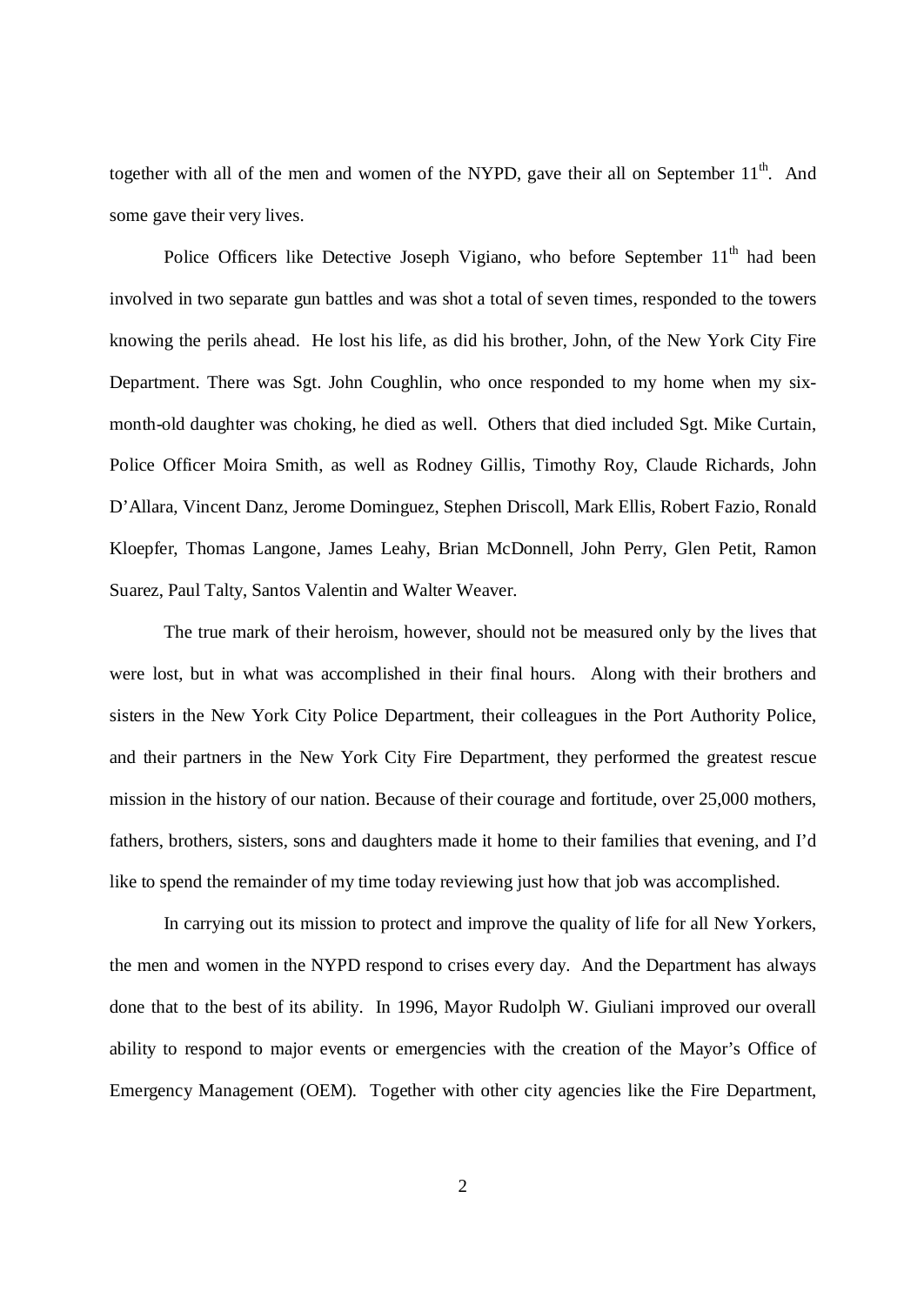the Department of Transportation and the Department of Health, the NYPD now had a more formalized mechanism to better plan, coordinate and practice for just about any crisis you could imagine. The City, through its OEM, had coordinated plans for many types of emergencies; and those plans were tested frequently. Not only were drills and tabletop exercises conducted, like the one simulating a bio/chemical attack in the mass transit system, but actual emergencies like blackouts, building collapses, storms, plane crashes, and a West Nile Virus outbreak, all tested the effectiveness of the city's coordinated response system.

As we learned from each exercise, drill or actual emergency, we modified protocols, procedures and planned responses accordingly. Issues such as who was to respond, where they would come from, what equipment would be needed and how it would get there, were addressed in our plans. Not only did we learn how to better communicate and coordinate operations among the various city agencies, but we also learned how to better communicate with the stakeholders in the private sector, such as hospitals and utility companies, along with state and federal agencies. I believe that all of the planning, drills and actual emergencies that occurred prior to September 11th made us as prepared as we possibly could have been to handle the events of that day. We had established relationships with other agencies, both within and outside city government; we had established protocols; and we had the best-trained emergency response personnel in the country. I believe we did our best based upon what we knew at the time.

From the moment American Airlines Flight 11 crashed into the North Tower, the men and women of the NYPD moved into action. Within minutes, officers from the five boroughs began a massive response that would include more than 20,000 officers by day's end. Upon receiving the news from the field, I passed it on to Mayor Giuliani seconds later - that a plane of unknown size and origin had struck the North Tower of the World Trade Center – that as result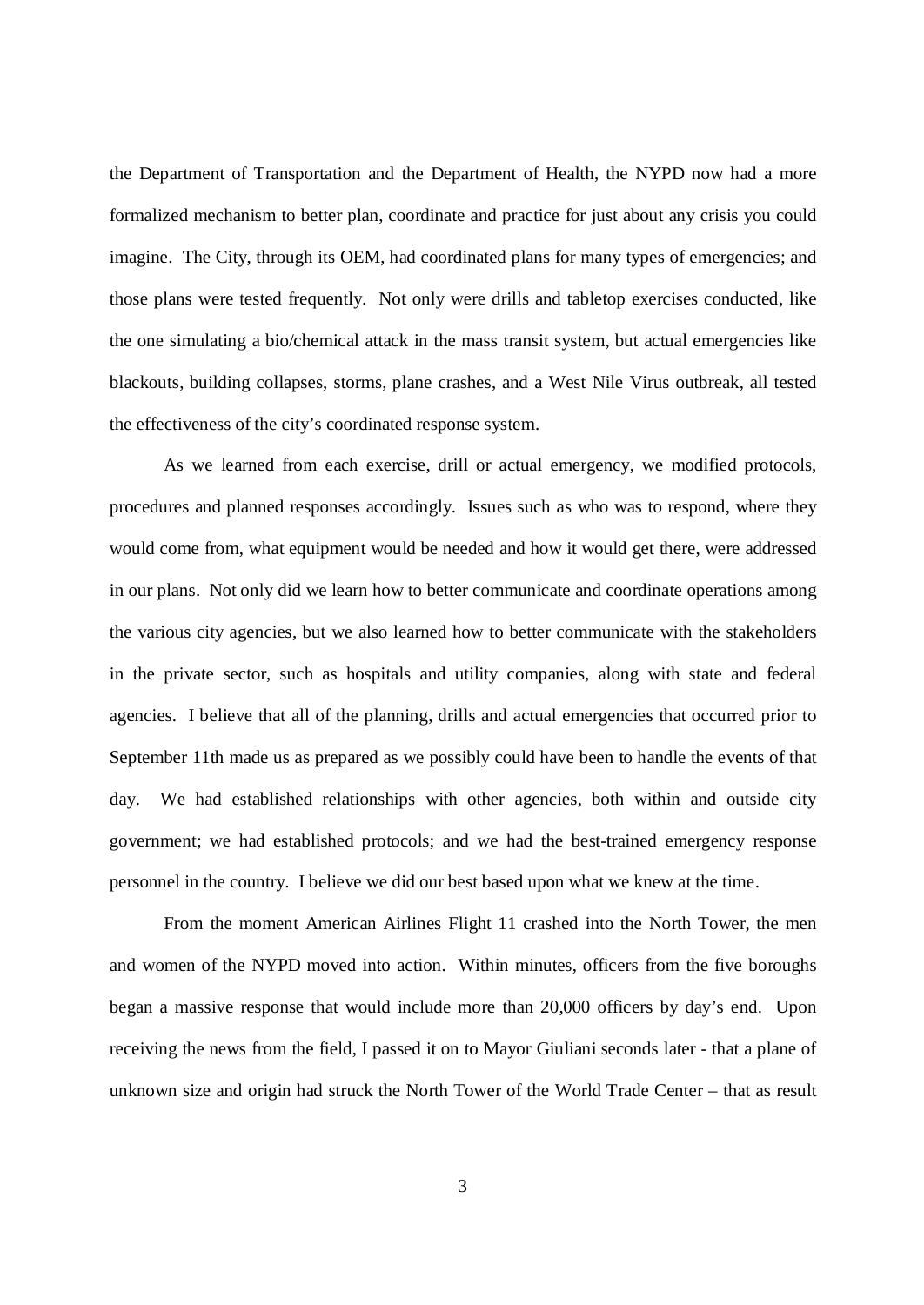of that crash a fire was burning on the upper floors of One World Trade – that a substantial police, fire, and emergency medical response was en route to the site – that a frozen zone surrounding the World Trade Center was in the process of being established – and that an evacuation effort of the North Tower was underway.

It was clear from the earliest moments after the first crash that the FDNY was responsible for the fire and rescue and the NYPD was responsible for the safe evacuation of civilians from lower Manhattan as well as the security around the sight and security for the rest of the City. Command posts and staging areas for emergency vehicles were immediately established at both ends of the World Trade Center. The Mayor and I had determined early on that the City's predesignated Command and Control Center, located inside of 7 World Trade, was unsafe because of its proximity to the attack. The initial NYPD Command Post was established at Church and Vesey streets and Chief of Department Joe Esposito was commanding operations from that location. The NYPD also had personnel at the FDNY's Command Post that was located off West Street, south of the North Tower, in order to facilitate the exchange of information between the two departments. When the Mayor and I stopped at the FDNY command post minutes after the second plane hit Tower Two for an updated assessment of the situation, I spoke with the NYPD personnel present, including Sgt. John Coughlin, from Emergency Services.

An important point needs to be made here. Throughout my tenure as Police Commissioner, I had a great relationship with the Fire Commissioner and his department. I did not see or was ever made aware of an instance where there was a lack of coordination between our respective departments when it came to doing our jobs. There was a healthy competition between the two organizations but we always had a common goal; and we always came together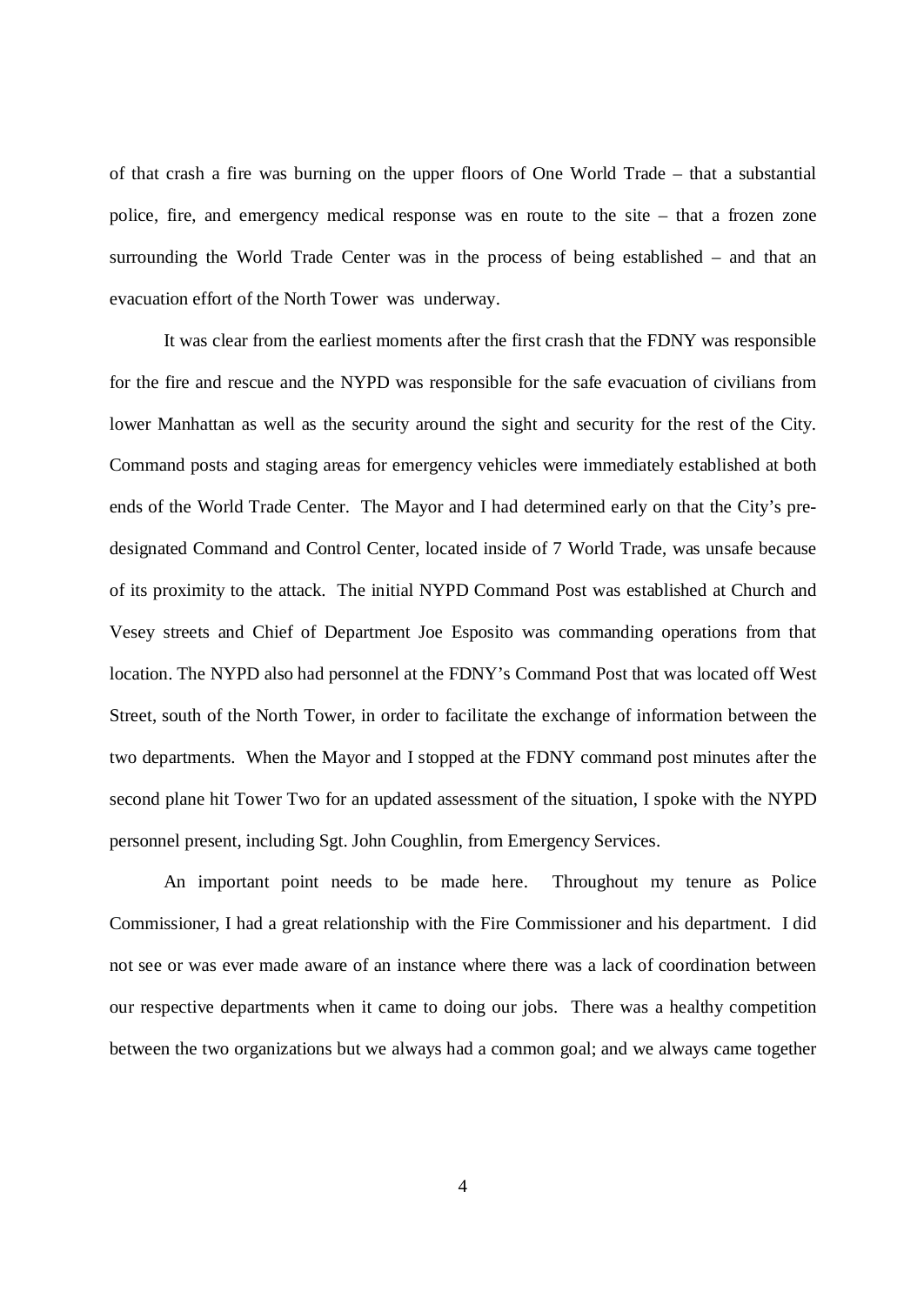to achieve that goal – which was to save lives. It had been done before and it was certainly done on September  $11^{\text{th}}$ .

Within 10 minutes of the first plane crash, more than half of the NYPD's Special Operations Division was deployed, all in an effort to assist with the rescue. Under the direction of the FDNY, emergency service personnel began to equip themselves for crash site entry. Our Aviation Unit helicopters were airborne over Manhattan, our Harbor Unit launches were at riverside, and communication links were established between our commanders and those of the Fire Department, Port Authority and FBI. While personnel and equipment were being deployed to the location, Chief Esposito and I were making decisions regarding how the area was to be secured and evacuated. For example, not long after the first plane hit, the majority of the city's mass transit system was suspended south of  $14<sup>th</sup>$  Street.

Tragically, less than fifteen minutes after Flight 11 crashed into the North Tower, before even the most suspicious of us on the scene could begin to confirm our worst thoughts, they were confirmed for us, as the second Boeing 767 crashed into the South Tower. We knew then our country was under attack. It was terrorism.

At that moment, as the crisis shifted from its initial horror to indisputable homeland warfare – the character, professionalism and bravery of New York's Finest was never more evident. As debris showered down to the ground, as fellow human beings jumped to their death from a hundred stories above, there was no retreat or hesitation. The officers that ran for cover as Flight 175 crashed above -- ran even faster back toward the two towers filled with strangers that desperately needed their help.

At this point, while the rescue efforts were ongoing, other plans were put into action by the NYPD in order to respond to the attack and to protect the city. For example, Operation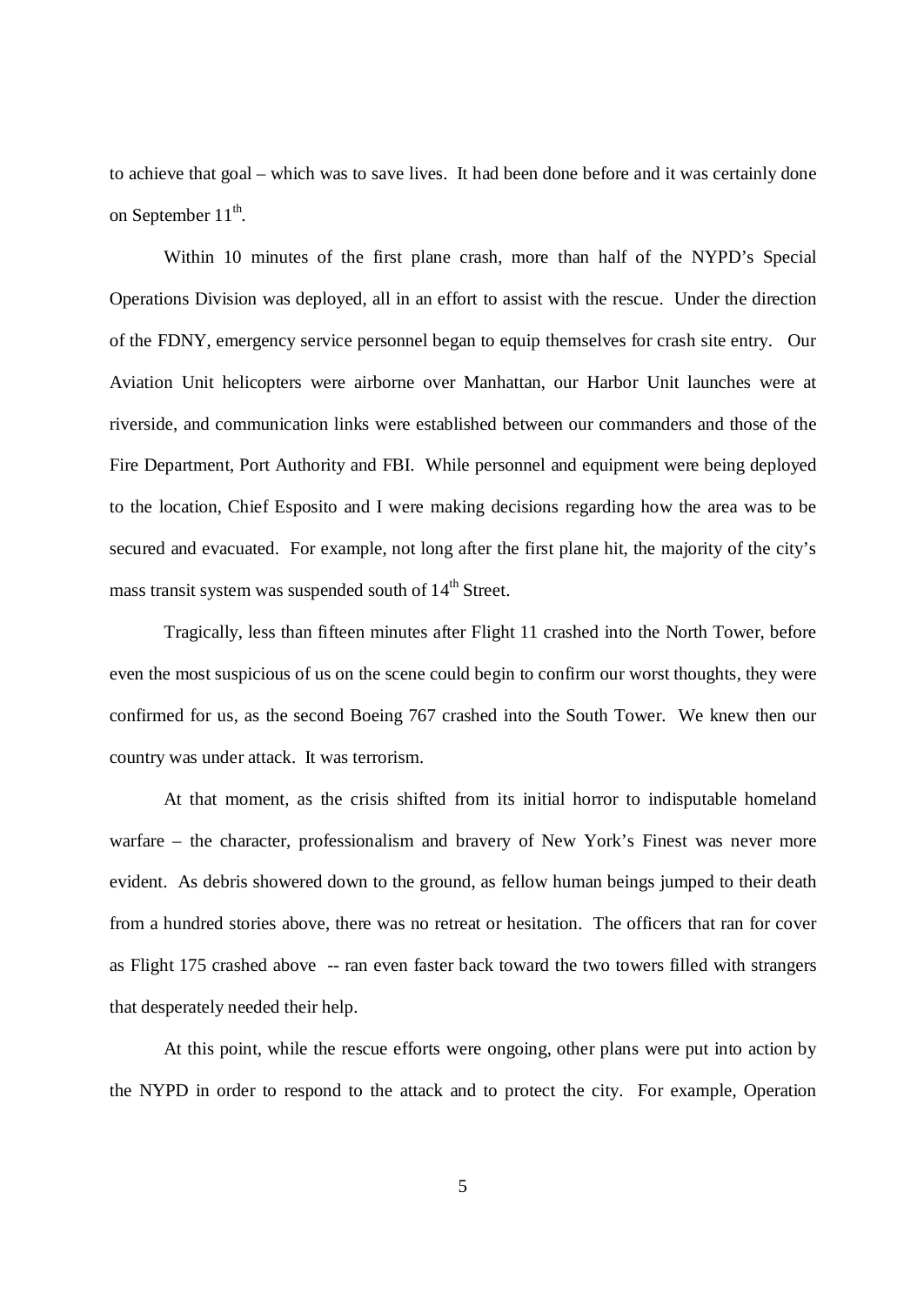OMEGA, the city's highest state of alert at the time, was initiated. Simultaneously, we were going through a process of determining what other potential targets would require further attention or possible evacuation. We were trying to anticipate other possible secondary targets in and around the city, because at this point in time we did not know just how many planes were unaccounted for. Accordingly, potential secondary targets – including the UN, City Hall and Police Headquarters - were evacuated.

As the severity and enormity of the crisis escalated, so did the response. Together, teams of ESU officers and firefighters continued to climb the staircases in search of trapped victims. Rescue workers gave aid to the injured on the street; officers began establishing rescue routes for people exiting the towers as well as those evacuating other buildings in the area. Bridges and tunnels leading into Manhattan were all closed except to emergency vehicles. In coordination with the Federal Aviation Authority, the NYPD's Aviation Unit secured the airspace over Manhattan. Additional officers were mobilized to secure the rapidly extending perimeter. A makeshift executive command post was established several blocks away at an office building located at 75 Barclay Street, in order to give the Mayor, other agency heads and me an opportunity to regroup and re-strategize based on the latest developments. Hard-line phone contact was established with Washington and Albany.

At approximately 10:00 a.m., despite the most courageous and valiant of efforts, both the enormity and the dynamic of the catastrophe shifted once again. As the South Tower collapsed, hundreds of police and firefighters, and thousands of innocent civilians lost their lives. In that moment our isolation from the brutality of terrorism was gone, our landscape was altered and our nation was forever changed. Yet, even before the plumes of ash and pulverized concrete began to lift, before anyone could rationally assess what had just occurred and what the next blow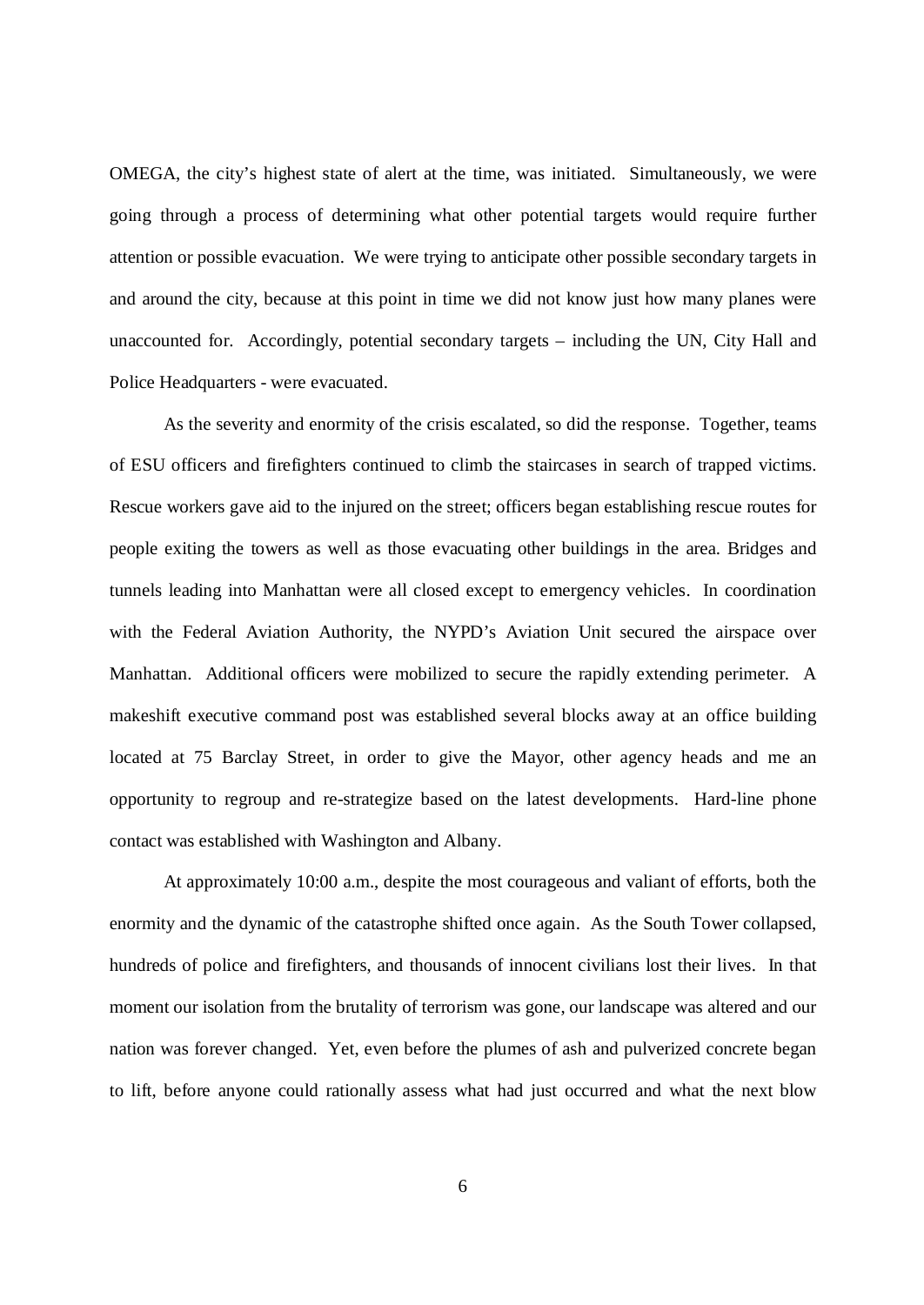might be, the men and women of the NYPD, the Fire Department, and our city's emergency medical teams were racing back into the center of the disaster. They ran into the pile that had just claimed the lives of their brothers and sisters, and they didn't stop digging for eight months. Men like NYPD Deputy Chief James Hegarty wiped the dust out of their eyes and coughed it out of their lungs and then went right back to the rescue effort.

As the Mayor and I, along with the Fire Commissioner, the Director of OEM and others, attempted to locate a suitable interim command center where city government would regroup, my staff maintained constant contact with my field commanders.

Emergency workers continued to evacuate the North Tower. The perimeter around Ground Zero was extended even further in resigned acceptance that the second tower could at any minute follow the first. Any and all means of transporting the injured and those trying to escape were employed; hundreds were carried to Harbor Unit launches and ferried across the river to New Jersey and tens of thousands were guided over the Brooklyn Bridge into the waiting arms of police officers on the other side.

At 10:28 a.m. the same tragic events were cruelly repeated as the North Tower collapsed, claiming more lives, leveling more destruction, and again beating back the rescue effort. Again, though, the courageous returned, and the work continued. More personnel and resources were mobilized; heavy equipment was brought in to dig out those buried under the rubble. Lower Manhattan south of  $14<sup>th</sup>$  Street from the Hudson to the East River was frozen to all but emergency personnel. The affected area south of Houston Street was divided into seven patrol zones in order to direct the evacuation, secure the crime scene, and stabilize the surrounding neighborhoods. Although the Mayor spoke to the media as we moved north on our search for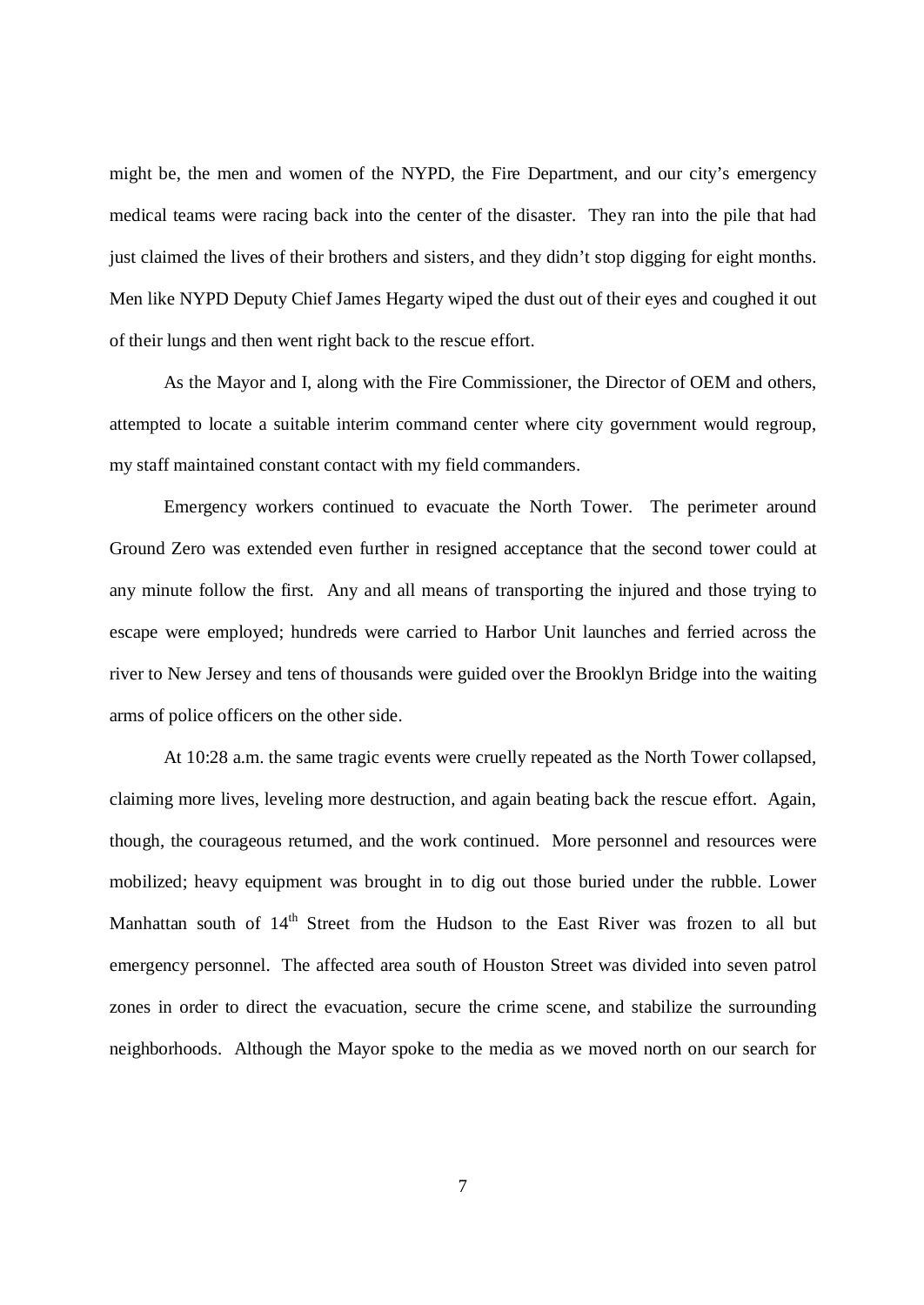temporary headquarters, from a firehouse on Houston Street, he delivered one of the first status reports to the general public, calling for calm, for cooperation and for prayers.

By afternoon, a new command and control center was established at the NYPD Police Academy located on East  $20<sup>th</sup>$  Street. With follow-up attacks still a critical concern, the location of the new center was not initially released to the general public. Nevertheless, literally within hours of first plane striking the North Tower, a fully functional, multi-agency command center was operating, manned by representatives from every federal, state and local agency and organization participating in the rescue and recovery effort. By mid-afternoon Mayor Giuliani and Governor Pataki were able to convene the first of what would become a steady stream of multi-agency meetings, with the heads of the City Police, Fire, and Health Departments, among others, sitting alongside relief agencies like FEMA to ensure that the response was immediate, coordinated and comprehensive.

Over the hours and days that followed, the news would remain grim, the emergency rooms would remain empty, our hope of finding survivors would dissipate, and we would learn that more than 2,700 people had lost their lives, including 23 members of the NYPD, 37 members of the Port Authority Police, and 343 members of the Fire Department. Yet the fierce determination to protect our city, our ideals and our American way of life that was so present in the first minutes of the attack grew to even larger dimensions, and led to additional accomplishments that few could have thought possible.

With no clear models to draw from and no similar events to glean guidance from, the NYPD began to devise ways of addressing the needs that confront a modern day city blown apart by military attack. The NYPD's Operation OMEGA remained in effect, and our officers were assigned to 12 hours shifts with no days off. Together with other city agencies, the massive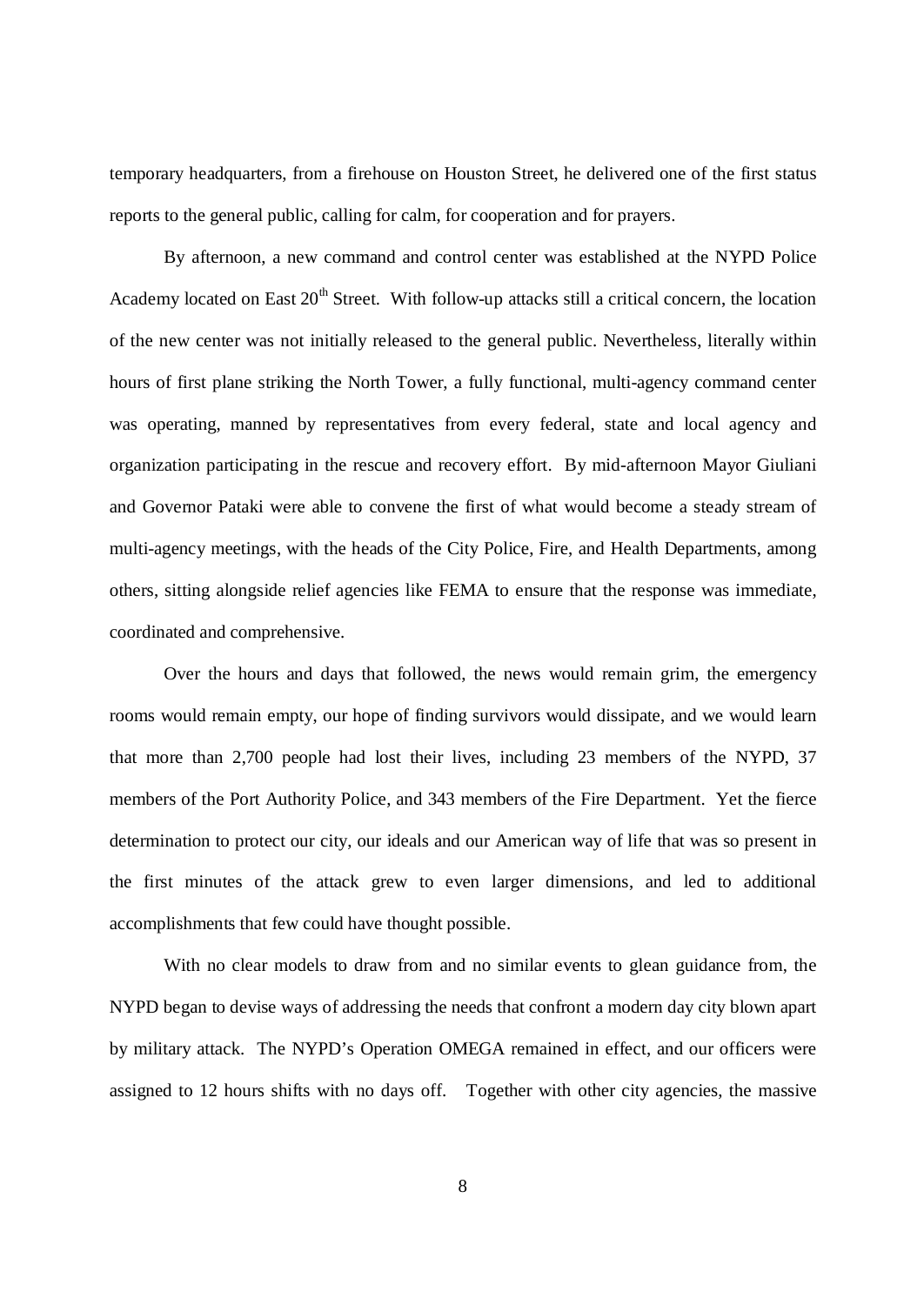effort of compiling the actual list of the missing began. In conjunction with our partners throughout federal, state and local government, we helped establish a Family Assistance Center dedicated to providing guidance and up-to-the minute information to the loved ones of the 5,960 people originally reported missing. At the Fresh Kills Landfill in Staten Island we established an evidence collection site unequalled in size or capability, processed almost 3,000 truckloads of debris during the first 5 days and averaged more than 7,000 tons per day until the site was cleared in May of 2002. Along with the Office of the Chief Medical Examiner, we helped to establish and secure an expanded morgue at Bellevue Hospital and the intricate DNA collection process that would eventually assist in identifying the remains of approximately 1,500 victims.

In truth, a complete list of what was accomplished by the men and women of the NYPD is simply too extensive to provide in this forum. But I thank you, Governor Kean and the members of this Commission for giving me the opportunity to highlight some of the stories and achievements of twenty three valiant heroes, who together with their 55,000 colleagues in the New York City Police Department defeated the very worst of humanity with their very best.

We have come so far in the past two and one half years in our war against terror, but there is still so far to go. As a nation, we must learn from the events of September  $11<sup>th</sup>$ , and also from the terrorists themselves. Our lack of patience and our failure to remain vigilant could result in our demise. Al-Qaeda and those that support their holy war against us are depending on it. In their eyes, history will repeat itself if they just wait us out. We just need to look at the past - the World Trade Center in 1993, Riyadh, Al-Khobar, Kenya and Tanzania, the USS Cole and then September  $11<sup>th</sup>$ . They believe that they can do it again and I believe that if we do not stay the course, we will prove them right. Our fight should be measured and consistent and fought on two fronts, both here and abroad.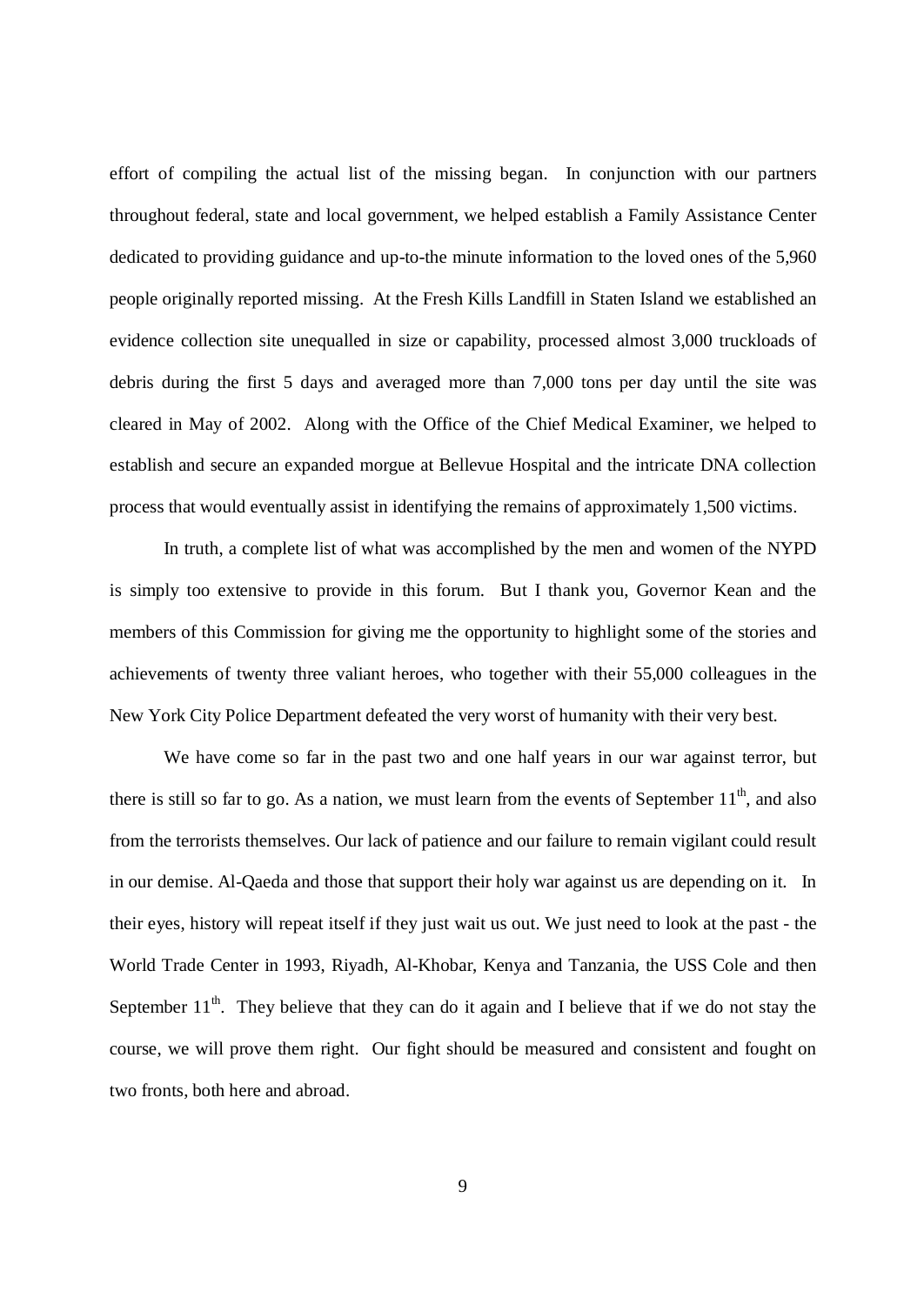In terms of lessons learned or recommendations, I think a few points should be made:

- First, emergency operations centers, with an Office of Emergency Management responsible for its operations, similar to the one in New York City, are essential for any jurisdiction. Such a facility is critical not only to coordinate operations in the event of a crisis but also for planning purposes. Relationships and response plans must be well established, before an emergency occurs – you just can't make them happen in the midst of a crisis.
- Second, success in securing our homeland requires accurate and real time intelligence that is shared with all necessary stakeholders, whether they are at the local, state or federal level. There must be internal monitoring systems that will insure efficiency and accountability with regard to information sharing and communications. A culture change in intelligence and information sharing is essential and those that refuse to change must be removed. There can be no compromise.
- Third, this culture change has begun, assisted through the provisions of the Patriot Act. This law contains many provisions, particularly with respect to information sharing, that provide law enforcement with necessary tools in its fight against terrorism. These tools should continue to be available through the extension of the Act.